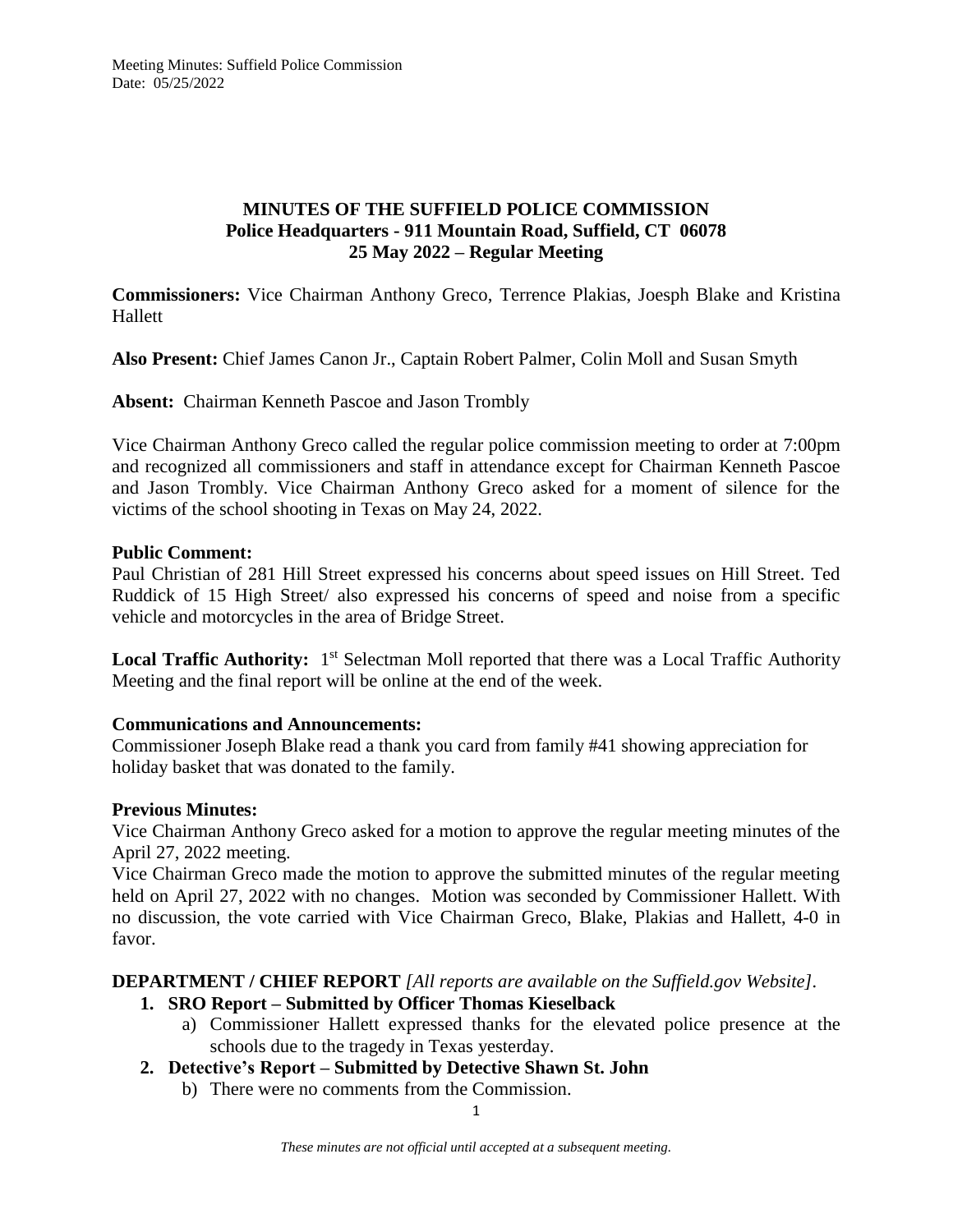# **3. Operations Report – Submitted by Lieutenant Ryan Burrell**

Lieutenant Burrell's report indicated the following:

### **a) Arrests:**

 Officers made 9 arrests in the last month. (3) Three arrests were Domestic related, (4) Four arrests were made for driving under the influence (1) One arrest was from a warrant for Failure to Appear, (1) One arrest was for Breach of Peace.

# **b) Burglaries/Larcenies**

• There have been several larceny complaints. (3) Three involved scrap metal. Multiple complaints of motor vehicle larceny.

# **c) Sexual Assault Investigations:**

• There were (4) Four new sexual assault allegations. Homeland Security is involved in (1) One investigation due to the crime being committed in multiple states.

# **d) Internet Crimes/Scams**:

 There have been a large number of phone scams. Elderly residents have reported getting phone calls saying to send money or they will be arrested.

# **e) Domestic / Mental Health Related:**

• Officers responded to (6) Six domestic violence related calls. (3) Three arrests were made from those calls. There were multiple mental health related calls with (8) Eight Emergency Examination Requests.

# **f) Equipment Update:**

 Delivery has been taken of (2) Two Dodge Charges and (1) One Ford F-150. Fleet Supply is working on getting the final parts to be fitted for emergency equipment. (1) One charger is close to completion.

# **4. Administrative Updates – Submitted by Captain Robert Palmer**

Captain Palmer highlighted on the following:

- **a) Communications:**
	- Dispatcher Rawley has settled into her position and is doing very well. She is now working solo.

# **b) Training:**

 Captain Palmer stated that all personnel that required recertification through POST have successfully completed the process. Personnel continue to request training and a yearly calendar has been created to ensure that not to many are training at the same time. Training for certified car seat personnel will be scheduled.

# **c) Animal Control:**

 ACO Selig has been very busy handling both domestic and wild animal issues. ACO Selig also doubles as a one of the firearm trainers.

# **d) Policy Development:**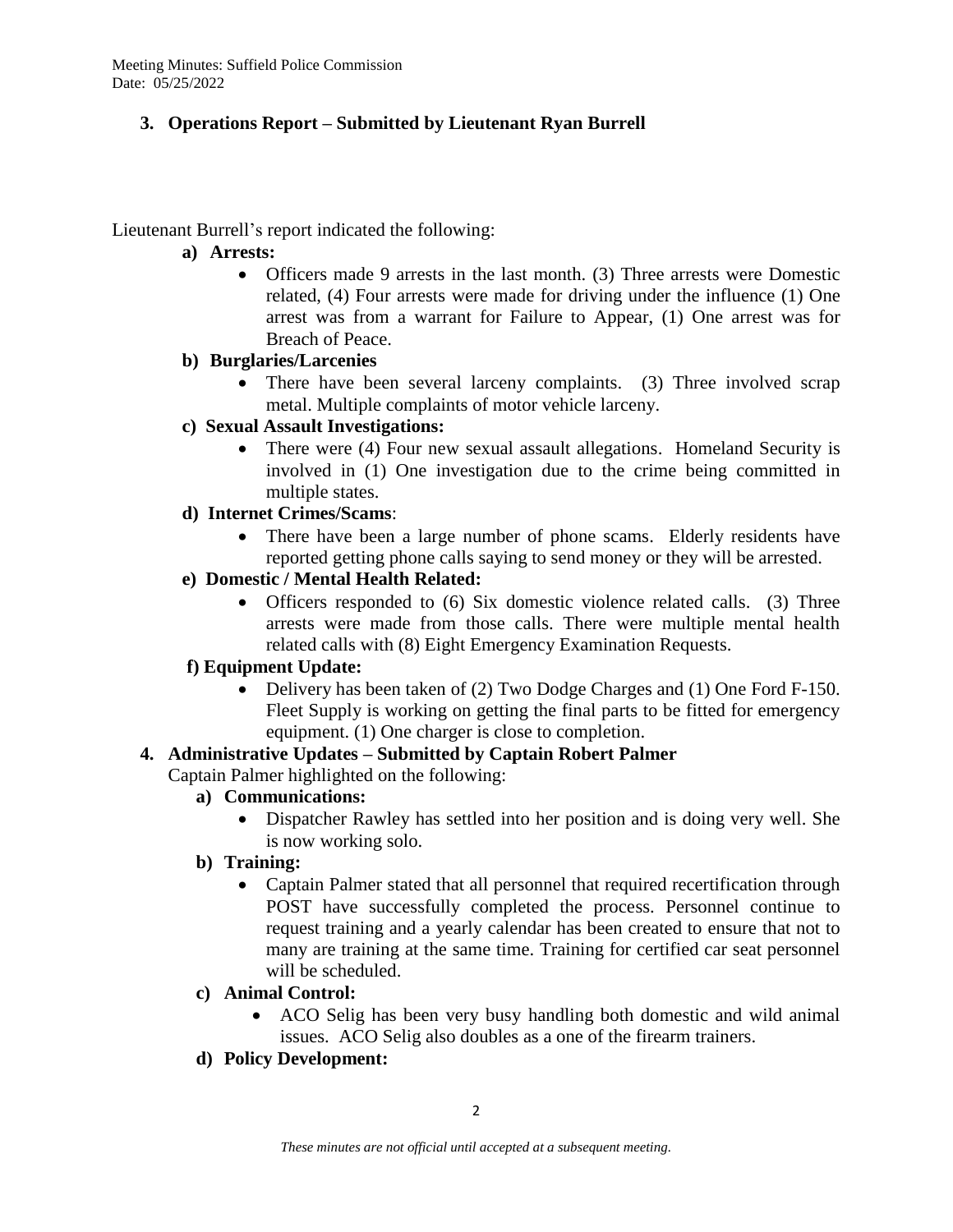- New policies and their review are still moving forward. Policies 2.01 through 2.10 have been posted and Power DMS is being successfully used by personnel.
- **e) Records Management:** 
	- Captain Palmer states there is a large number of Records requests. The new Records Clerk has accepted an offer of employment. And will be starting in approximately 2 weeks. Susan Smyth started her employment on May 10 and is being trained by Karen Doyon on the administrative roll for the department.
- **f) Staffing:**
	- Captain Palmer stated while department is fully staffed, there are retirements in the future. Recruitment will be started in order to be prepared for filling retirement vacancies.
- **g) Police Accountability Act / Legislative Issues:**
	- CT Legislature has passed SB-135 and awaiting the Governor's signature. This allows for Agencies to choose CT POSTC Accreditation or CALEA.
	- Work continues on a plan to establish yearly benchmarks from 2022 through 2025 to fulfill the required "proofs" for the standards.

# **5. Commission Meeting Report/Police Budget and ACO Report – Submitted by Chief James Canon**

Chief Canon reported on the following:

- **a) Budget Highlights:**
	- As previously discussed the salary budget is significantly over budget due to retro pay out due to contract. Chief Canon to go to the Board of Finance to seek funds for remainder of year
	- ACO budget is on track.

# **b) Contract Negotiations:**

- All contracts are up for negotiations. Negotiations for Police will start the  $2<sup>nd</sup>$ week of May. There is no time frame for Dispatch and Clerical contract negotiations.
- **c) Grants**
	- JAG grant: An application was submitted for \$20,000 for the purchase of (8) Eight portable radios. Notice was received that the grant has been officially approved. Three portable radios have already been ordered.
	- COPS grant: Cops technology grant was applied for and submitted. On May 17, 2022 Congressman Joe Courtney called to inform that (75) Seventy-Five applications were received and that Suffield is (1) One of (15) Fifteen that are moving forward to the appropriations committee.
- **d) FY 22-23 Budget:**
	- A successor agreement with River Valley Animal Hospital is still under negotiations.
	- Next years budget has been approved by the Town. No stationary LPR cameras were approved. ACCE funding was approved for new CAD/RMS System. ACCE funding approved for (3) Three of the (4) Four vehicles.